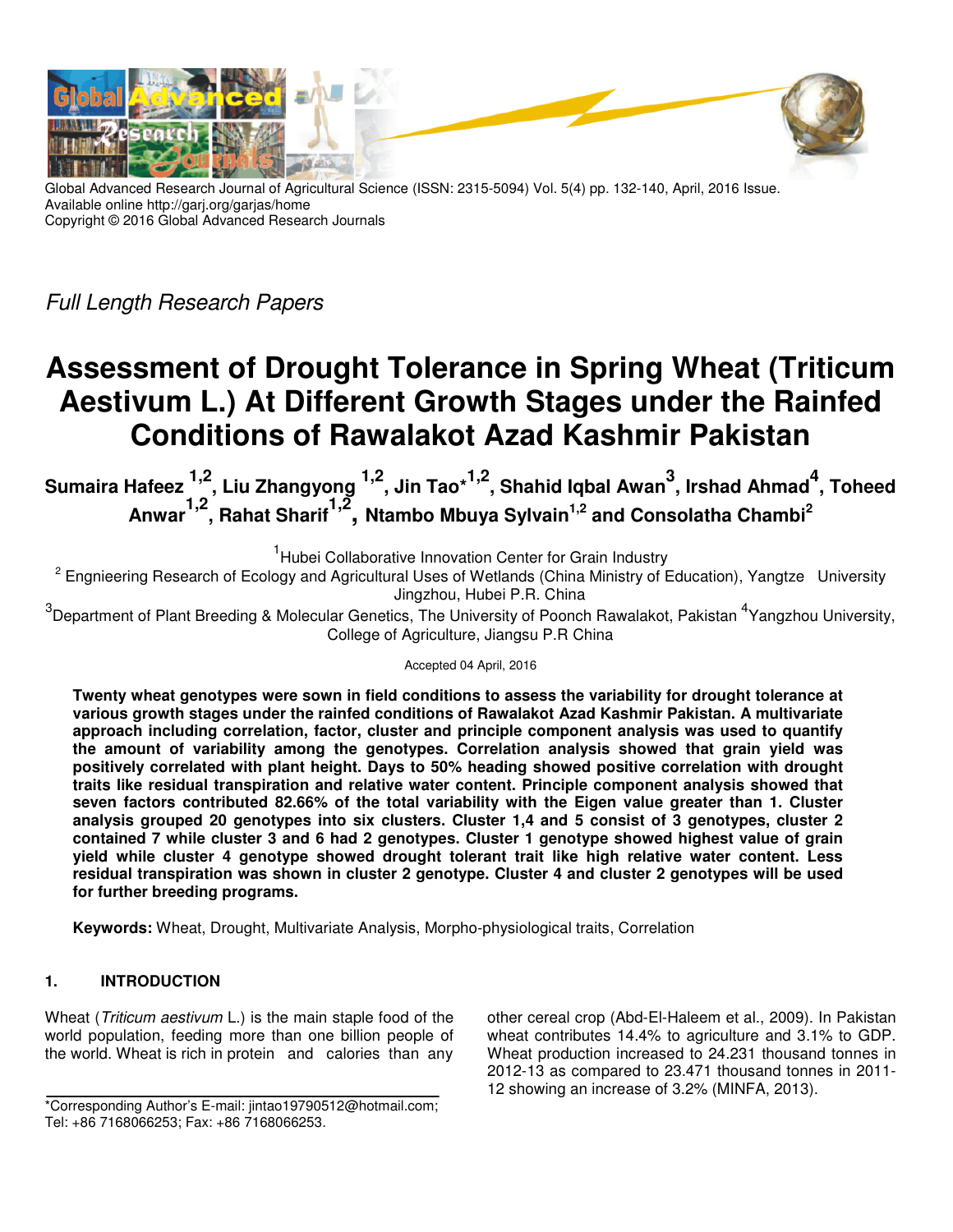The main environmental restraint for the wheat crop throughout the world is drought, salinity and heat stresses (Sial et al., 2005). Drought is main ecological restraint to decrease the production of various crops. Drought stress brings about effect in growth rate, stem elongation, leaf expansion and stomatal movements and cause changes in a number of physiological and biochemical processes which leads to plant growth and productivity (Balouchi, 2010).

 Drought tolerance phenomenon is difficult in which morphological and physiological characters are involved. The physiological measures are involved for the detection of tolerant and susceptible wheat cultivars to drought. Decreased stem length and diameter and decreased number of tillers due to drought stress resulted to a very low dry matter value. Yield production in different environments should be used to check the performance of wheat genotypes under drought stress (Voltas et al., 2005).

Genotypes resistant to drought were selected can increase production (Rajaram, 2001). Several morphological parameters such as plant height, number of  $t$ illers plant<sup>-1</sup>, days taken to maturity, number of grains spike<sup>-1</sup>, number of spikelets spike<sup>-1</sup>, 1000-grain weight and grain yield has been identified in some way contributing to moisture stress tolerance of the wheat plants (Ahmed et al., 2007).

Field experiment is helpful to evaluate the degree of drought tolerance. The preference should be given to the relationship between the crop yield obtained under drought stress (Moradi et al., 2015). At vegetative stage drought stress has no direct effect on yield but on reproductive stage it cause serious damage to yield 30-40% (Jatoi et al., 2011;Ayranci et al., 2014).

Simple plant characteristics such as kernel weight, emergence percentage, seedling weight and seedling height have been identified as good indicators of seedling vigor. However, under field conditions selection for seedling vigor can mask the genetic potential of seedlings but controlled conditions make such practice easy (Khan et al., 2002; Awan et al., 2007).

For a successful breeding program, the presence of genetic diversity and variability play a vital role. Genetic diversity is essential to meet the diversified goals of plant breeding such as breeding for increasing yield, wider adaptation, desirable quality, pest and disease resistance. Genetic divergence analysis estimates the extent of diversity existed among selected genotypes (Mondal, 2003). Assessment of the genetic variability can also be invaluable for analysis for genetic variability in cultivars and introgression of desirable traits from diverse germ plasm into the available base (Sajjad et al., 2011).

Correlation studies is an important tool for the starting of breeding programme as it provides a tool for the selection

of desirable genotypes having desirable traits (Ali et al., 2009). Correlation is also helpful to identify the effective characters in order to indirect selection of superior genotypes (Salehi et al., 2013).

The study was carried out with following objectives:

• To quantify the amount of variability existing in the genetic material for drought tolerance.

• To quantify associations between physiological traits and yield responses to drought.

## **2. MATERIAL AND METHODS**

#### **Study Area**

The research work was conducted in the experimental field of the Department of Plant Breeding and Molecular Genetics, Faculty of Agriculture, Rawalakot, University of Poonch. The material was provided by the Department of Plant Breeding and Molecular Genetics. Twenty genotypes were evaluated for drought tolerance under field conditions mentioned in the Table number 1.

 Twenty genotypes were sown in well prepared seed bed according to Randomized complete block design (RCBD) in three replications. Row length was two meter and row to row distance was 30cm. Seed rate was 125 kg ha<sup>-1</sup>.Single row of each entry was sown. The following parameters were taken at various stages of crop.

• **Flag Leaf Area (cm<sup>2</sup> )**

 Flag leaf area was measured as (Muller, 1991) by using the following formula:

Flag leaf area=  $L \times W \times 0.74$ 

#### • **Flag leaf weight (g)**

 Flag leaf was taken from the field and weight was measured by using the electronic balance in grams.

• **Specific flag leaf area** 

 Specific flag leaf area was calculated as SFLA= FLA/DW

#### • **Specific flag leaf weight**

 Specific flag leaf weight was calculated as SFLW= DW/FLA

#### • **Residual transpiration**

The "residual transpiration" was measured according to (Clarke et al., 1991). Leaves were taken from the field and kept in darkness for stomata closure for half an hour.  $W_1$ was taken in grams after half an hour and again  $W_2$  was recorded in grams after 180 min. Then the leaf area (LA in  $\text{cm}^2$ ) was determined. Residual transpiration was recorded as follows:

 $RT = (W_1 - W_2) / (LA.180 \text{ min})$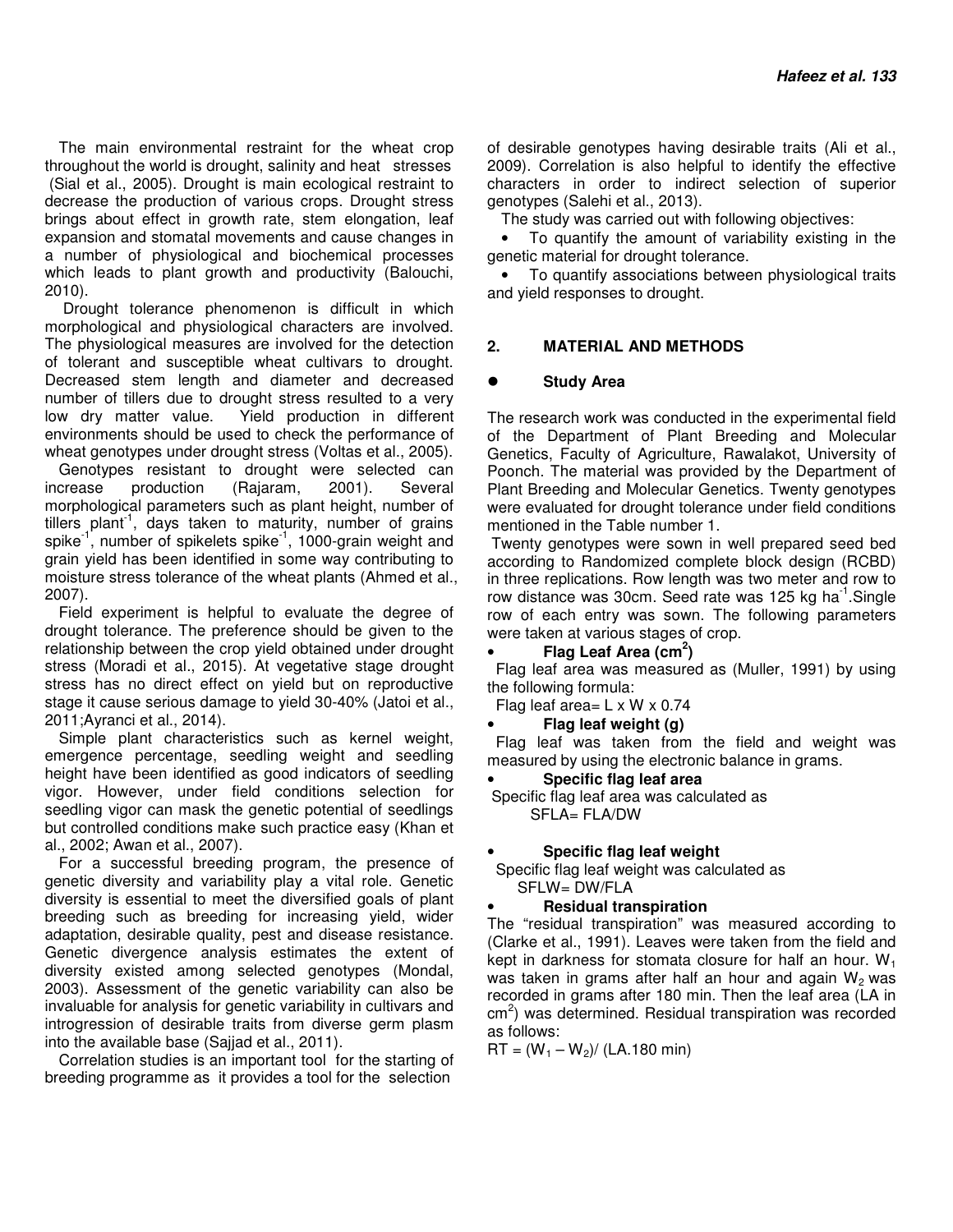**Table 1. Genotypes used for Experiment** 

| Sr. No | <b>Genotypes</b> | Sr. No | <b>Genotypes</b> |  |
|--------|------------------|--------|------------------|--|
| 1.     | 03FJ26           | 11.    | SH-2003          |  |
| 2.     | Blue silver      | 12.    | Pirsabak-2004    |  |
| 3.     | Tandojam-83      | 13.    | Raskoo-05        |  |
| 4.     | Chakwal-86       | 14.    | Sehar-2006       |  |
| 5.     | Pasban-90        | 15.    | Fareed-2006      |  |
| 6.     | Inglab-90        | 16.    | Chakwal-50       |  |
| 7.     | Wafaq-2001       | 17.    | PBW-343          |  |
| 8.     | Panjnad-1        | 18.    | <b>NARC-2009</b> |  |
| 9.     | AS-2002          | 19.    | <b>BARS-2009</b> |  |
| 10.    | GA-2002          | 20.    | Zarlashta        |  |

## • **Osmotic adjustment**

Osmotic adjustment was determined by following formula:  $OA = TW-FW$ 

## • **Relative water contents**

 First the fresh weight **(FW)** and leaf area **(LA)** of flag leaf was measured. The full turgid weight **(TW)** was recorded. Leaves were placed in beaker containing distilled water for 24 hours at  $4^{\circ}$ C. Then relative water contents (RWC) of flag leaf was calculated by the following equation:

RWC (%) =  $(FW - DW_2) / (TW - DW_2) \times 100$ 

# • **Leaf venation**

 The leaf strips taken from the flag leaf of preselected plants was dipped into Carnoy's solution in order to remove the chlorophyll from the leaf tissues. After one week the strips were removed from the solution, washed in acetone and stored in formaline solution for further examination. The leaf strips were used for recording leaf venation. The leaves were examined under low power (10X) objective of the microscope in order to count the number of parallel veins. Five observations were taken from each foliar strip and average was calculated.

## • **Stomatal frequency**

The leaf strips taken for studying leaf venation were used for counting the stomata. Low power microscopic field (10X) was used as a unit of area for stomatal frequency.

#### • **Days to 50% heading**

Days to 50% heading was counted for each genotype in days from the date of sowing till 50% of plants started heading.

#### • **Plant height (cm)**

Plant height of ten randomly selected plants from each plot was recorded in centimeters from the base of the plant to the tip of tallest tiller without awns.

## • **Number of tillers plant-1**

Number of tillers plant<sup>1</sup> was counted for ten randomly selected plants from each plot. Then average was calculated.

# • **Spike length (cm)**

Spike length of mother shoot of ten randomly selected plants from twenty rows was calculated in centimeters from base of the spike to the tip excluding awns at the time of maturity.

## • **Number of spikelets spike-1**

Number of spikelets spike $^{-1}$  of ten randomly selected tillers from each plot was counted manually.

#### • **1000-Grain weight (g)**

After threshing 1000-grains were counted and their weight was recorded in grams on electronic balance.

## • **Harvest Index (%age)**

Harvest index was calculated by applying the following formula:

Harvest Index (%age) = Grain yield x 100 Biological yield

# • **Grain yield plant-1(g)**

Ten plants from each row were threshed, grains were separated and weighed by using an electronic balance and average grain yield plant<sup>-1</sup> was calculated in grams.

## **Statistical Analysis**

The data was analyzed with the help of Software "SPSS" using correlation, Cluster, factor and Principal component analysis.

#### **3. RESULTS AND DISCUSSION**

# • **Principle Component Analysis (PCA)**

Principle component analysis for some morphophysiological traits in various wheat genotypes was shown in table 2. Seven components with Eigen values greater than 1 were selected (Figure 1). Factor loadings for morpho-physiological traits in various wheat genotypes were displayed in table 3. Factor 1 showed maximum Eigen value of 3.22. The sum of the Eigen values is usually equal to the number of variables. Factor 1 explained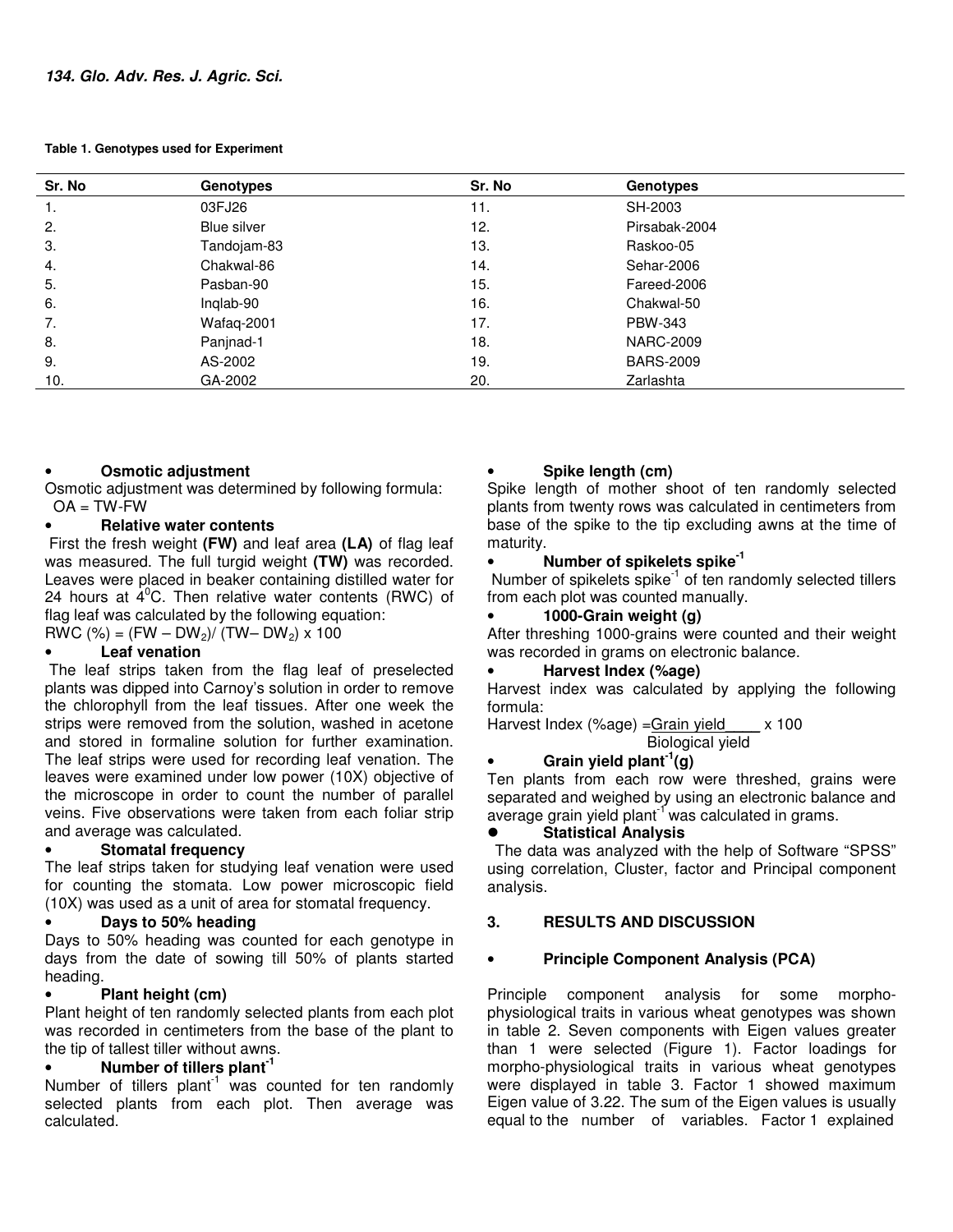**Table 2. Principle component analysis for morpho-physiological traits in wheat genotypes**

|                        | Factor <sup>-</sup> | Factor 2 | Factor 3 | Factor 4 | Factor 5 | Factor 6 | Factor 7 |
|------------------------|---------------------|----------|----------|----------|----------|----------|----------|
| Eigen value            | 3.22                | 2.73     | 2.20     | 2.09     | .64      | l.16     | 1.01.    |
| Total Variance %       | 18.97               | 16.07    | 12.95    | 12.27    | 9.64     | 6.80     | 5.96     |
| Cumulative Eigen value | 3.22                | 5.96     | 8.16     | 10.24    | 11.88    | 13.04    | 14.05    |
| Cumulative %           | 18.97               | 35.03    | 47.99    | 60.99    | 69.90    | 76.65    | 82.65    |



Figure 1: Plot of Eigen values of 17 traits in Wheat.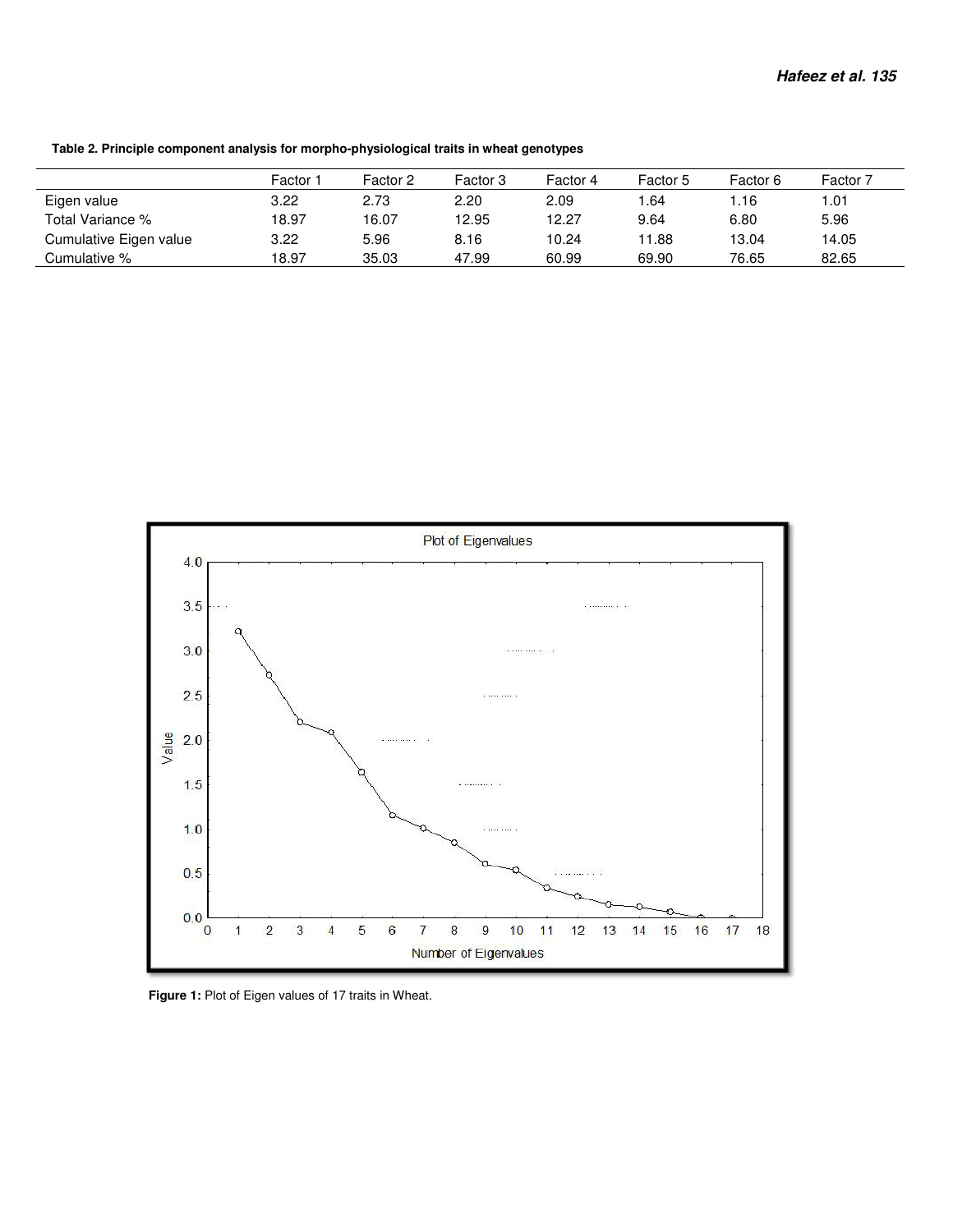| Parameters    | Factor 1 | Factor 2 | Factor 3 | Factor 4 | Factor 5 | Factor 6 | Factor 7 |
|---------------|----------|----------|----------|----------|----------|----------|----------|
| <b>DTH</b>    | $-0.26$  | $-0.59$  | $-0.10$  | 0.32     | 0.16     | 0.35     | 0.42     |
| <b>NT</b>     | $-0.24$  | 0.77     | $-0.03$  | 0.21     | $-0.45$  | $-0.01$  | $-0.05$  |
| PH.           | 0.49     | 0.05     | $-0.12$  | 0.57     | $-0.11$  | 0.37     | 0.18     |
| SL            | 0.57     | 0.05     | 0.23     | 0.55     | 0.03     | $-0.20$  | $-0.36$  |
| <b>NS</b>     | 0.42     | $-0.06$  | 0.35     | 0.58     | $-0.27$  | $-0.35$  | $-0.09$  |
| RT            | $-0.41$  | $-0.30$  | 0.37     | 0.08     | $-0.29$  | $-0.49$  | 0.32     |
| RWC           | $-0.49$  | $-0.62$  | $-0.10$  | 0.05     | $-0.01$  | 0.31     | $-0.10$  |
| OA            | 0.48     | 0.06     | 0.44     | $-0.51$  | 0.12     | $-0.27$  | 0.01     |
| <b>FLA</b>    | 0.30     | $-0.64$  | $-0.35$  | 0.26     | 0.14     | 0.18     | 0.11     |
| <b>FLW</b>    | 0.67     | $-0.52$  | $-0.38$  | $-0.26$  | $-0.18$  | $-0.09$  | $-0.02$  |
| <b>SFLA</b>   | $-0.50$  | 0.25     | 0.18     | 0.42     | $-0.01$  | 0.18     | 0.31     |
| <b>SFLW</b>   | 0.56     | 0.06     | $-0.41$  | $-0.37$  | $-0.42$  | $-0.08$  | 0.23     |
| LV            | $-0.35$  | 0.32     | $-0.44$  | $-0.04$  | 0.49     | $-0.29$  | $-0.18$  |
| SF            | $-0.31$  | 0.10     | $-0.77$  | 0.19     | 0.15     | $-0.39$  | $-0.15$  |
| 1000 grain.wt | 0.30     | 0.51     | 0.06     | $-0.21$  | 0.38     | 0.02     | 0.55     |
| GY            | 0.45     | 0.44     | $-0.50$  | 0.37     | 0.12     | $-0.05$  | 0.20     |
| HI            | 0.35     | $-0.09$  | 0.40     | 0.17     | 0.76     | 0.03     | $-0.04$  |

 **Table 3. Factor loadings for morpho-physiological traits in various wheat genotypes** 

Where,

DTH= Days to 50% heading SLW= Specific leaf weight RWC= Relative water contents NT= Number of tillers per plant LV= Leaf venation OA= Osmotic adjustment PH= Plant height SF= Stomatal frequency FLA= Flag leaf area SL= Spike length FLW= Flag leaf weight NS= Number of spikelets per spike GY=Grain yield SLA= Specific leaf area 1000-grain.wt= 100-Grain weight

RT= Residual transpiration HI= Harvest index

18.97% variation was strongly associated with flag leaf weight and spike length. This factor was named as grain yield. Factor 2 accounted 16.07% variability was indicated as an affective factor for spike yield because it is consisted of no of tillers per plant. Factor 3 contributed 12.95% variability and this factor is related to osmotic adjustment. So, it is an effective factor for drought tolerance. Factor 4 showed 12.27% variation was named as spike yield because it consisted of no of spikelets per spike. Factor 5 indicated 9.64% variation and maximum positive load was shown by harvest index so this factor called as yield potential factor. Factor 6 explained 6.80% variation was name as grain yield because it consisted of plant height. Factor 7 explained 5.96% of total variation and maximum positive load was shown by 1000-grain weight so this factor was named as grain yield. These factors contributed 82.66% variability. Results were matched with the results of (Sheykhi et al., 2014) in terms of total variation.

#### **Cluster analysis**

#### • **Hierarchical Cluster**

Different morpho-physiological traits in wheat genotypes were displayed in Figure 2. Cluster 1 consisted of Days to heading, residual transpiration and relative water content. Cluster 2 contained No of tillers per plant, specific leaf area, leaf venation and stomatal frequency. Cluster 3 included traits like Plant height, grain yield, spike length and no of spikelets. Cluster 4 consisted of Osmotic adjustment. Harvest index and 1000-grain weight. Cluster 5 comprised of Flag leaf area, flag leaf weight and specific flag leaf weight. Our data indicated the tendency of each grouped variables in one cluster to express their close relationships. Results were matched with the results of (Zarei et al., 2013) in terms of spikelets and spike length relationship.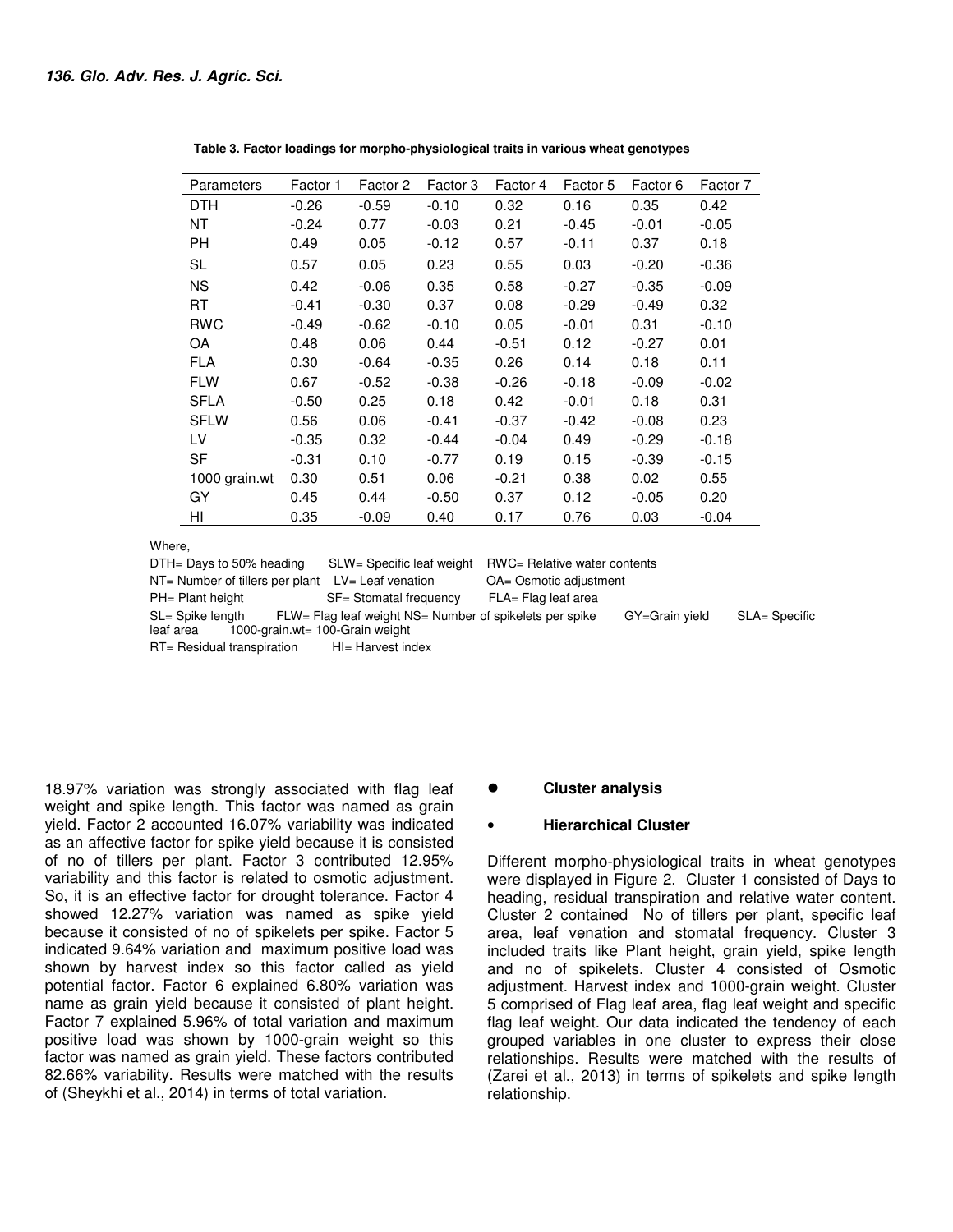

 **Figure 2:** Dendrogram based on average linkage distance for morpho-physiological traits.

 **Table 4. Euclidean distances between clusters** 

|            | Cluster.1 | Cluster.2 | Cluster.3 | Cluster.4 | Cluster.5 | Cluster.6 |
|------------|-----------|-----------|-----------|-----------|-----------|-----------|
| Cluster. 1 |           |           |           |           |           |           |
| Cluster.2  | 0.99      |           |           |           |           |           |
| Cluster. 3 | 1.38      | 1.09      | 0         |           |           |           |
| Cluster. 4 | 1.21      | 0.91      | 1.09      | 0         |           |           |
| Cluster. 5 | 1.34      | 0.92      | 1.27      | 1.02      | 0         |           |
| Cluster. 6 | 1.21      | 1.03      | 1.38      | 1.10      | 1.36      |           |

#### • **Euclidean distances between clusters**

Euclidean distances between clusters were shown in Table 4. In this table cluster 1, cluster 5 showed maximum Euclidean distances and minimum distance was showed by cluster 2, followed by cluster 4 and cluster 5. In cluster 2, clusters 3 indicate maximum Euclidean distances. In cluster 3, highest Euclidean distance showed by cluster 2, while cluster 3 followed by 4 indicate lowest Euclidean distance. Cluster 4 displayed maximum Euclidean distance by cluster 3 and minimum distance showed by cluster 2.Maximum Euclidean distance in cluster 5 was shown by cluster 3 followed by cluster 3, 4 while minimum distance was displayed by cluster 2. In cluster 6 maximum Euclidean indicate by cluster 3 followed by cluster 5, 1 and 3 and minimum Euclidean distance was displayed by cluster 4

#### • **Members of six clusters and Mean values**

Members of six different clusters were displayed in Table-5 and mean values were shown in table-6. Twenty genotypes were grouped into six clusters. Cluster 1,4 and 5 consist of 3 genotypes, cluster 2 contained 7 while cluster 3 and 6 had 2 genotypes. The member of cluster 1 showed maximum specific flag leaf weight and grain yield. Similarly the cluster 2 comprised of genotypes with larger plant height, harvest index and less flag leaf weight. Cluster 3 consisted of genotypes with more 1000-grain weight and less flag leaf area. Less flag leaf area results in less transpiration under stress. Cluster 4 included the genotype showed drought tolerant traits like high relative water content. It can be further used for drought tolerance. Cluster 5 indicated the genotypes with less osmotic adjustment, leaf venation and more stomatal frequency.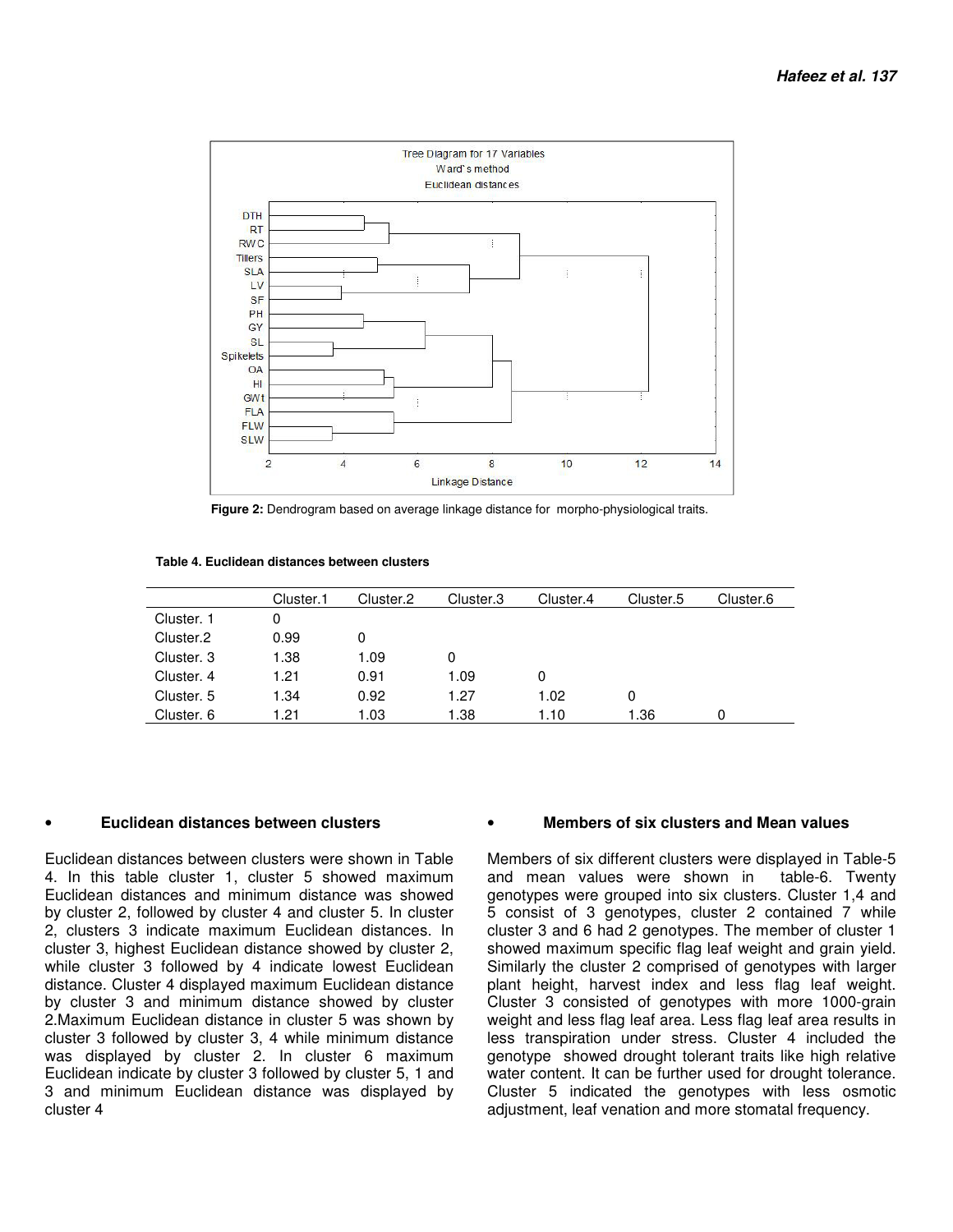| Table 5. Members of clusters based on different genotypes |
|-----------------------------------------------------------|
|-----------------------------------------------------------|

| Cluster        | <b>Total Members</b> | Name of Genotypes                                                                 |
|----------------|----------------------|-----------------------------------------------------------------------------------|
|                |                      | 03FJ26, Chakwal-86, Wafaq-01                                                      |
| 2              |                      | Blue silver, Tandojam-83, AS-2002, GA-2002, Pirsabak-2004,<br>Sehar-2006, PBW-343 |
| 3              |                      | Fareed-2006, BARS-2009                                                            |
| $\overline{4}$ |                      | Pasban-90, SH-2003, Zarlashta                                                     |
| 5              |                      | Inglab-91, Panjnad-1, NARC-2009                                                   |
| 6              |                      | Raskoo-05, Chakwal-50                                                             |

**Table 6.Simple Correlation coefficients of morph-physiological traits in wheat.** 

|             | <b>DTH</b> | <b>NT</b>  | PH      | SL       | NS       | <b>RT</b> | <b>RWC</b> | OA       | <b>FLA</b> | <b>FLW</b> | <b>SLA</b> | <b>SLW</b> | LV       | <b>SF</b> | 1000-G. wt | GY   |
|-------------|------------|------------|---------|----------|----------|-----------|------------|----------|------------|------------|------------|------------|----------|-----------|------------|------|
| <b>DTH</b>  |            |            |         |          |          |           |            |          |            |            |            |            |          |           |            |      |
| NΤ          | $-0.358$   |            |         |          |          |           |            |          |            |            |            |            |          |           |            |      |
| PH          | $-0.016$   | .060       |         |          |          |           |            |          |            |            |            |            |          |           |            |      |
| SL          | $-065$     | .071       | $.414*$ |          |          |           |            |          |            |            |            |            |          |           |            |      |
| <b>NS</b>   | .053       | .023       | .333    | $.634**$ | 1        |           |            |          |            |            |            |            |          |           |            |      |
| RT          | $.452*$    | $-022$     | $-189$  | $-142$   | .202     |           |            |          |            |            |            |            |          |           |            |      |
| <b>RWC</b>  | $.389*$    | $-240$     | $-.078$ | $-247$   | $-.319$  | .254      |            |          |            |            |            |            |          |           |            |      |
| 0A          | $-227$     | $-140$     | $-272$  | .193     | .069     | $-0.035$  | $-0.346$   | 1        |            |            |            |            |          |           |            |      |
| <b>FLA</b>  | .303       | $-0.567**$ | .232    | .128     | .149     | $-162$    | .265       | $-109$   |            |            |            |            |          |           |            |      |
| <b>FLW</b>  | .092       | $-495*$    | .120    | .170     | .096     | $-213$    | $-0.012$   | .286     | .586**     |            |            |            |          |           |            |      |
| <b>SFLA</b> | .100       | .364       | $-.048$ | $-131$   | .022     | .154      | .037       | $-253$   | .020       | $.629**$   |            |            |          |           |            |      |
| <b>SFLW</b> | $-242$     | $-0.15$    | .248    | $-061$   | $-0.008$ | $-127$    | $-295$     | .260     | .085       | $.640**$   | $-.389*$   |            |          |           |            |      |
| LV          | $-0.078$   | .058       | $-193$  | $-179$   | $-.319$  | $-.047$   | $-0.002$   | $-174$   | $-148$     | $-.330$    | .060       | $-068$     |          |           |            |      |
| <b>SF</b>   | .293       | .170       | $-174$  | $-.099$  | $-181$   | $-139$    | .018       | $-.440*$ | .126       | .021       | .032       | $-.035$    | $.591**$ | 1         |            |      |
| 1000-G.wt   | $-169$     | .085       | .080    | $-0.031$ | $-136$   | $-227$    | $-.484*$   | .295     | $-182$     | $-101$     | $-.020$    | .131       | .090     | $-129$    |            |      |
| GY          | $-072$     | .317       | $.460*$ | .303     | .128     | $-0.388*$ | $-0.358$   | $-080$   | .129       | .161       | $-.021$    | .333       | .190     | .326      | .335       |      |
| HI          | .072       | $-462*$    | .186    | .363     | .152     | $-154$    | $-104$     | .314     | .081       | $-0.071$   | $-106$     | $-.303$    | .054     | $-0.302$  | .234       | .104 |

\* Correlation is significant at the 0.05 level. \*\* Correlation is significant at the 0.01 level.

| DTH= Days to 50% heading | SFLW= Specific flag leaf weight RWC= Relative water content |                                   |       |         |       |
|--------------------------|-------------------------------------------------------------|-----------------------------------|-------|---------|-------|
| NT= Number of tillers    | LV= Leaf venation                                           | OA= Osmotic adjustment            |       |         |       |
| PH= Plant height         | SF= Stomatal frequency                                      | FLA= Flag leaf area               |       |         |       |
| SL= Spike length         | FLW= Flag leaf weight                                       | NS= Number of spikelets per spike |       |         |       |
| GY= Grain vield          | SFLA= Specific flag leaf area                               | 1000-G. wt= 100-Grain weight      |       |         |       |
| $RT =$                   | Residual                                                    | transpiration                     | $H =$ | Harvest | index |

Cluster 6 consisted of genotypes with more spike length and no of spikelets per spike. This suggested that member of these clusters could be utilized in breeding programs due to availability of potential like yield in cluster 1 and some degree of drought tolerance in cluster 4 and 3. Results were matched with the results of (Ali et al., 2015) in terms of traits in cluster 1. (Khavarinejad & Babajanor, 2011) grouped the genotypes into 6 clusters.

## • **Simple Correlation Coefficient of Morphophysiological Traits in 20 Wheat Genotypes**

Simple correlation coefficients of morpho-physiological traits are shown in Table 6. Days to 50% heading showed positive and significant correlation with residual transpiration and relative water content. Number of tiller per plant showed negative and highly significant correlation

with flag leaf area while number of tillers per plant showed negative and significant correlation with flag leaf weight and harvest index. Plant height showed positive and significant correlation with grain yield and spike length. Spike length indicated positive and highly significant correlation with number of spikelets per spike. Residual transpiration showed negative and significant correlation with grain yield. Relative water content indicated negative and significant correlation with 1000-grain weight. Osmotic adjustment showed negative and significant correlation with stomatal frequency. Flag leaf area indicated positive and highly significant correlation with flag leaf weight. Flag leaf weight showed negative and highly significant correlation with Specific flag leaf area while positive and highly significant correlation with specific flag leaf weight. Specific leaf area showed negative and significant correlation with specific flag leaf weight. Leaf venation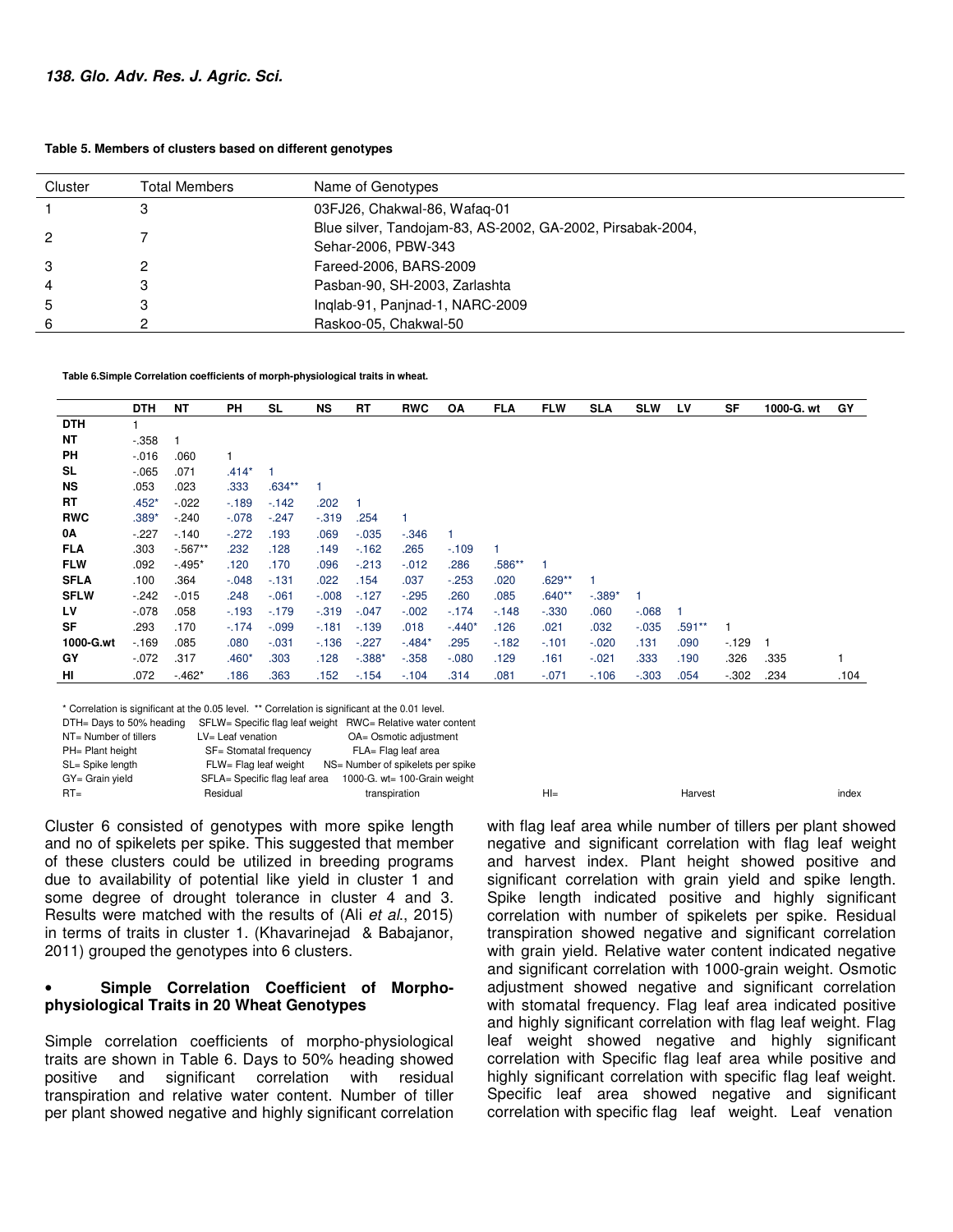#### **Table 6 Mean Values of Morpho-Physiological Traits of Wheat**

| <b>Parameters</b> | Maximum value      | Minimum value     |  |
|-------------------|--------------------|-------------------|--|
|                   |                    |                   |  |
| DTH               | Ingilab-91         | SH-2003           |  |
| NT                | Panjnad-01 $(6)$   | Chakwal-86(5)     |  |
| <b>PH</b>         | GA-2002(78.73)     | Pasban-90(62.12)  |  |
| <b>SL</b>         | Raskoo-05(10.63)   | Pasban-90(8.47)   |  |
| NS/S              | Raskoo-05(17)      | BARS-2009(14)     |  |
| RT.               | Panjnad-01(0.07)   | GA-2002(0.01)     |  |
| <b>RWC</b>        | Zarlashta(93.31)   | BARS-2009(75.05)  |  |
| OA                | Chakwal-50(0.82)   | NARC-2009(0.23)   |  |
| <b>FLA</b>        | Sehar-2006(28.97)  | BARS-2009(17.94)  |  |
| <b>FLW</b>        | Chakwal-86(0.87)   | PBW-343(0.47)     |  |
| <b>SFLA</b>       | Panjnad-01(52.98)  | Chakwal-86(29.50) |  |
| <b>SFLW</b>       | Chakwal-86 (0.03)  | Blue silver(0.02) |  |
| LV.               | NARC-2009(23.37)   | Panjnad-01(23.27) |  |
| <b>SF</b>         | Inqilab-91(21.13)  | Chakwal-50(13.67) |  |
| 1000-G. WT        | Fareed-2006(51.81) | Pasban-90(33.66)  |  |
| GY                | Chakwal-86(55)     | Zarlashta(21.60)  |  |
| HI                | GA-2002(44)        | Panjnad-01(24.10) |  |
| Mh                |                    |                   |  |

Whereas,

| SFLW= Specific flag leaf weight RWC= Relative water content |                                   |
|-------------------------------------------------------------|-----------------------------------|
| LV= Leaf venation                                           | OA= Osmotic adjustment            |
| SF= Stomatal frequency                                      | FLA= Flag leaf area               |
| FLW= Flag leaf weight                                       | NS= Number of spikelets per spike |
| SFLA= Specific flag leaf area                               | 1000-G. wt.= 100-Grain weight     |
| HI= Harvest index                                           |                                   |
|                                                             |                                   |

showed positive and highly significant correlation with stomatal frequency. Results were matched with the results of (Sinha et al., 2006) for the trait like 1000-grain weight. Similar results were reported by (Ali et al., 2007) for the traits like Residual transpiration, Flag leaf area and flag leaf weight. The positive correlation among the traits indicated that these characters are important for direct selection of high yielding genotypes (Anwar et al., 2009).

#### **4.CONCLUSION**

Correlation analysis represented significant correlation with grain yield and its components. The PC analysis shows significant amount of variability by various traits. Fareed-2006 and Chakwal-86 shown highest value of grain yield and 1000-grain weight.GA-2002 and Zarlashta displayed high relative water content and less residual transpiration. So these varieties can be used for further breeding programs.

#### **ACKNOWLEDGMENTS**

This research was financially supported by the National Natural Science Foundation of China (No.31270488) and the Special Fund for Agro-scientific Research in the Public Interest (No. 201203032). I also wish to thanks the Department of Plant Breeding and Molecular Genetics The University of Poonch Rawalakot Pakistan for supporting this research.

#### **REFERENCES**

- Abd-el-Haleem SHM, Reham MA, Mohamed SMS (2009). Genetic Analysis and RAPD Polymorphism in some Durum Wheat Genotypes. Global. Biotech. & Biochem. 4(1).1-9.
- Ahmed N, Chowdhry MA, Khaliq I, Maekawa M (2007). The inheritance of yield and yield components of five wheat hybrid populations under drought conditions. Indonesian. J. Agric. Sci. 8(2):53-59.
- Ali MA, Nawab NN, Abbas A, Zulkiffal M, Sajjad M (2009). Evaluation of selection criteria in Cicer arietinum L using correlation coefficients and path analysis. Australian. J. Crop. Sci. 3(2): 65-70.
- Ali SS, Shah MA, Hassnain A, Shah Z, Munir I (2007). Genotypic variation for yield and morphological traits in wheat. Sharhad. J. Agric. 23: 4.
- Ali MA, Zulkiffal M, Anwar J, Hussain M, Farooq J, Khan SH (2015). Morpho-physiological diversity in advanced lines of bread wheat under drought conditions at post-anthesis stage. J. Anim. Plant. Sci. 25(2):431-441.
- Anwar J, Ali MA, Hussain M, Sabir W, Khan MA, Zulkiffal M, Abdullah M (2009). Assessment of yield criteria in bread wheat through correlation and path analysis. J. Anim. Plant. Sci. 19(4):129-132.
- Awan SI, Niaz S, Malik MFA, Ali S (2007). Analysis of variability and relationship among seedling traits and plant height in semi-dwarf wheat (Triticum aestivum L.). J. Agric. Soc. Sci. 3(2): 59–62.
- Ayranci R, Sade B, Soylu S (2014). The response of bread wheat genotypes in different drought types, grain yield, drought tolerance and grain yield stability. Turk. J. Field. Crops. 19:183-18